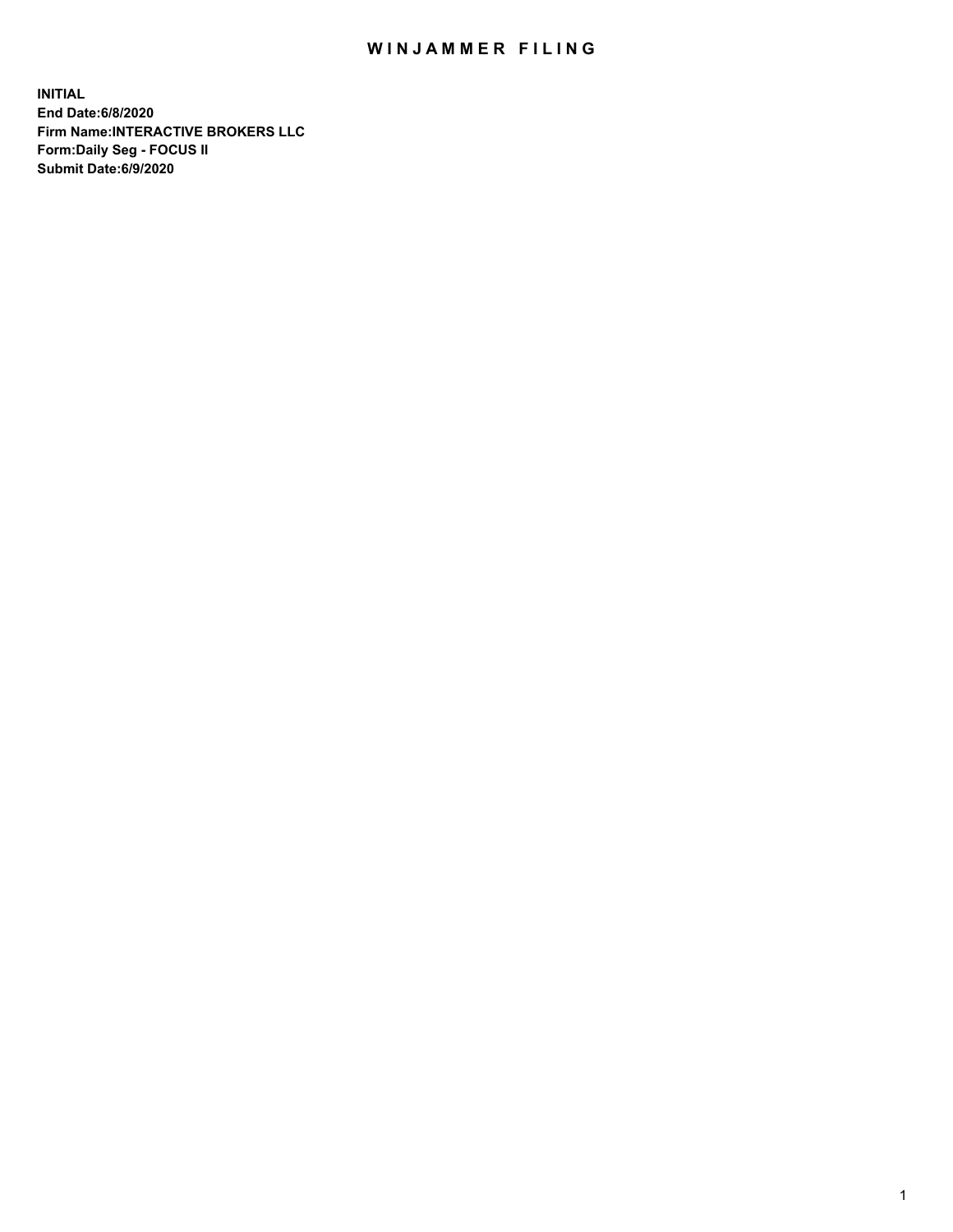**INITIAL End Date:6/8/2020 Firm Name:INTERACTIVE BROKERS LLC Form:Daily Seg - FOCUS II Submit Date:6/9/2020 Daily Segregation - Cover Page**

| Name of Company                                                                                                                                                                                                                                                                                                                | <b>INTERACTIVE BROKERS LLC</b>                                                                 |
|--------------------------------------------------------------------------------------------------------------------------------------------------------------------------------------------------------------------------------------------------------------------------------------------------------------------------------|------------------------------------------------------------------------------------------------|
| <b>Contact Name</b>                                                                                                                                                                                                                                                                                                            | James Menicucci                                                                                |
| <b>Contact Phone Number</b>                                                                                                                                                                                                                                                                                                    | 203-618-8085                                                                                   |
| <b>Contact Email Address</b>                                                                                                                                                                                                                                                                                                   | jmenicucci@interactivebrokers.c<br>om                                                          |
| FCM's Customer Segregated Funds Residual Interest Target (choose one):<br>a. Minimum dollar amount: ; or<br>b. Minimum percentage of customer segregated funds required:% ; or<br>c. Dollar amount range between: and; or<br>d. Percentage range of customer segregated funds required between: % and %.                       | $\overline{\mathbf{0}}$<br>$\overline{\mathbf{0}}$<br>155,000,000 245,000,000<br><u>00</u>     |
| FCM's Customer Secured Amount Funds Residual Interest Target (choose one):<br>a. Minimum dollar amount: ; or<br>b. Minimum percentage of customer secured funds required:%; or<br>c. Dollar amount range between: and; or<br>d. Percentage range of customer secured funds required between:% and%.                            | $\overline{\mathbf{0}}$<br>$\overline{\mathbf{0}}$<br>80,000,000 120,000,000<br>0 <sub>0</sub> |
| FCM's Cleared Swaps Customer Collateral Residual Interest Target (choose one):<br>a. Minimum dollar amount: ; or<br>b. Minimum percentage of cleared swaps customer collateral required:% ; or<br>c. Dollar amount range between: and; or<br>d. Percentage range of cleared swaps customer collateral required between:% and%. | $\frac{0}{0}$<br>$\underline{0}$ $\underline{0}$<br>0 <sub>0</sub>                             |

Attach supporting documents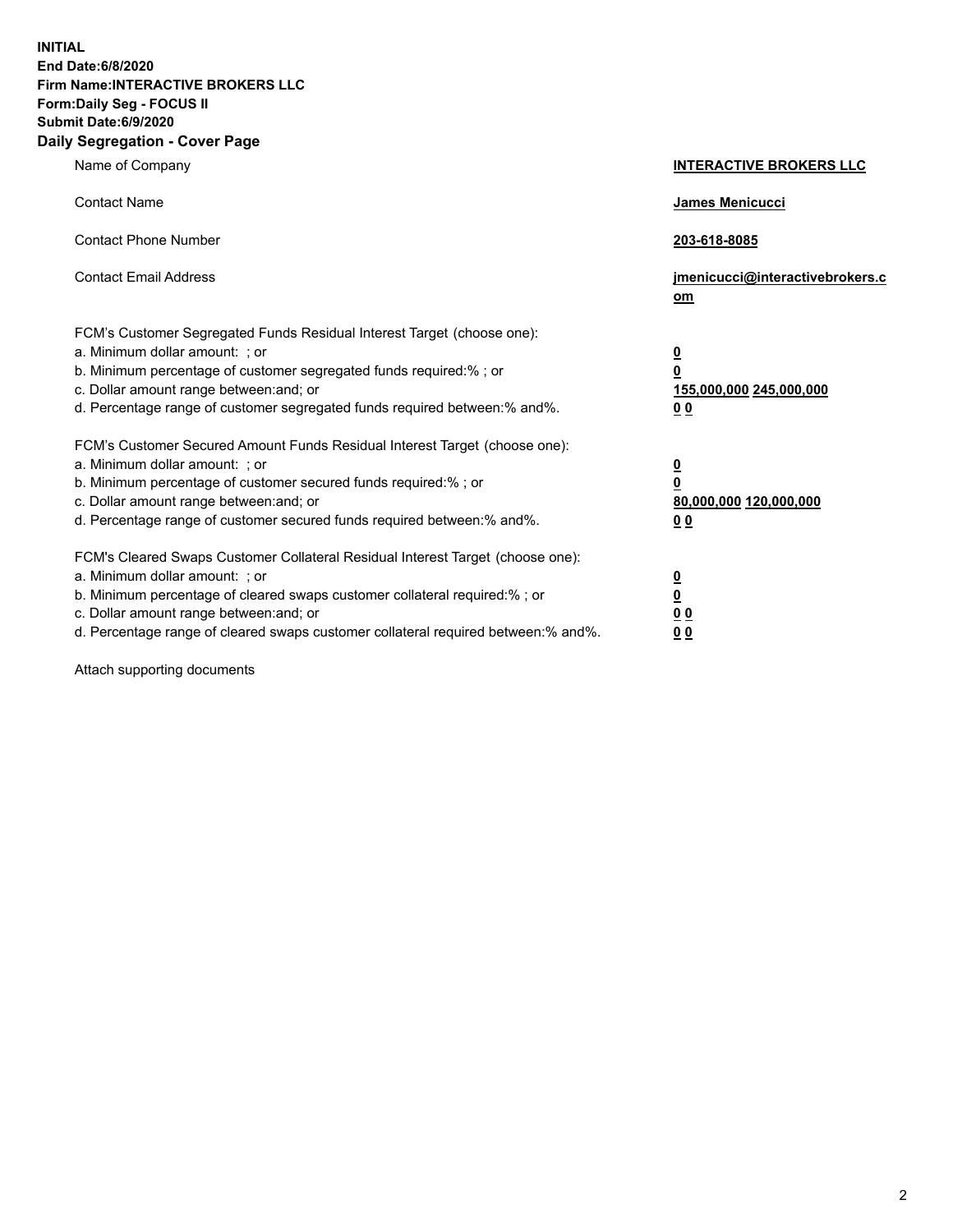## **INITIAL End Date:6/8/2020 Firm Name:INTERACTIVE BROKERS LLC Form:Daily Seg - FOCUS II Submit Date:6/9/2020 Daily Segregation - Secured Amounts**

|                | Dany Ocence and Tocourca Anivance                                                           |                                                  |
|----------------|---------------------------------------------------------------------------------------------|--------------------------------------------------|
|                | Foreign Futures and Foreign Options Secured Amounts                                         |                                                  |
|                | Amount required to be set aside pursuant to law, rule or regulation of a foreign            | $0$ [7305]                                       |
|                | government or a rule of a self-regulatory organization authorized thereunder                |                                                  |
| $\mathbf{1}$ . | Net ledger balance - Foreign Futures and Foreign Option Trading - All Customers             |                                                  |
|                | A. Cash                                                                                     | 583,862,714 [7315]                               |
|                | B. Securities (at market)                                                                   | $0$ [7317]                                       |
| 2.             | Net unrealized profit (loss) in open futures contracts traded on a foreign board of trade   | 10,980,119 [7325]                                |
| 3.             | Exchange traded options                                                                     |                                                  |
|                | a. Market value of open option contracts purchased on a foreign board of trade              | 1,500,129 [7335]                                 |
|                | b. Market value of open contracts granted (sold) on a foreign board of trade                | -621,506 [7337]                                  |
| 4.             | Net equity (deficit) (add lines 1. 2. and 3.)                                               | 595,721,456 [7345]                               |
| 5.             | Account liquidating to a deficit and account with a debit balances - gross amount           | 5,444 [7351]                                     |
|                | Less: amount offset by customer owned securities                                            | 0 [7352] 5,444 [7354]                            |
| 6.             | Amount required to be set aside as the secured amount - Net Liquidating Equity              | 595,726,900 [7355]                               |
|                | Method (add lines 4 and 5)                                                                  |                                                  |
| 7.             | Greater of amount required to be set aside pursuant to foreign jurisdiction (above) or line | 595,726,900 [7360]                               |
|                | 6.                                                                                          |                                                  |
| $\mathbf{1}$ . | FUNDS DEPOSITED IN SEPARATE REGULATION 30.7 ACCOUNTS<br>Cash in banks                       |                                                  |
|                | A. Banks located in the United States                                                       |                                                  |
|                |                                                                                             | 124,903,622 [7500]                               |
| 2.             | B. Other banks qualified under Regulation 30.7<br>Securities                                | 0 [7520] 124,903,622 [7530]                      |
|                | A. In safekeeping with banks located in the United States                                   | 479,844,400 [7540]                               |
|                | B. In safekeeping with other banks qualified under Regulation 30.7                          | 0 [7560] 479,844,400 [7570]                      |
| 3.             | Equities with registered futures commission merchants                                       |                                                  |
|                | A. Cash                                                                                     | $0$ [7580]                                       |
|                | <b>B.</b> Securities                                                                        | $0$ [7590]                                       |
|                | C. Unrealized gain (loss) on open futures contracts                                         | $0$ [7600]                                       |
|                | D. Value of long option contracts                                                           | $0$ [7610]                                       |
|                | E. Value of short option contracts                                                          | 0 [7615] 0 [7620]                                |
| 4.             | Amounts held by clearing organizations of foreign boards of trade                           |                                                  |
|                | A. Cash                                                                                     | $0$ [7640]                                       |
|                | <b>B.</b> Securities                                                                        | $0$ [7650]                                       |
|                | C. Amount due to (from) clearing organization - daily variation                             | $0$ [7660]                                       |
|                | D. Value of long option contracts                                                           | $0$ [7670]                                       |
|                | E. Value of short option contracts                                                          | 0 [7675] 0 [7680]                                |
| 5.             | Amounts held by members of foreign boards of trade                                          |                                                  |
|                | A. Cash                                                                                     | 117,324,831 [7700]                               |
|                | <b>B.</b> Securities                                                                        | $0$ [7710]                                       |
|                | C. Unrealized gain (loss) on open futures contracts                                         | -4,070,663 <sup>[7720]</sup>                     |
|                | D. Value of long option contracts                                                           | 1,500,129 [7730]                                 |
|                | E. Value of short option contracts                                                          | <u>-621,506</u> [7735] <u>114,132,791</u> [7740] |
| 6.             | Amounts with other depositories designated by a foreign board of trade                      | 0 [7760]                                         |
| 7.             | Segregated funds on hand                                                                    | $0$ [7765]                                       |
| 8.             | Total funds in separate section 30.7 accounts                                               | 718,880,813 [7770]                               |
| 9.             | Excess (deficiency) Set Aside for Secured Amount (subtract line 7 Secured Statement         | 123,153,913 [7380]                               |
|                | Page 1 from Line 8)                                                                         |                                                  |
| 10.            | Management Target Amount for Excess funds in separate section 30.7 accounts                 | 80,000,000 [7780]                                |
| 11.            | Excess (deficiency) funds in separate 30.7 accounts over (under) Management Target          | 43,153,913 [7785]                                |
|                |                                                                                             |                                                  |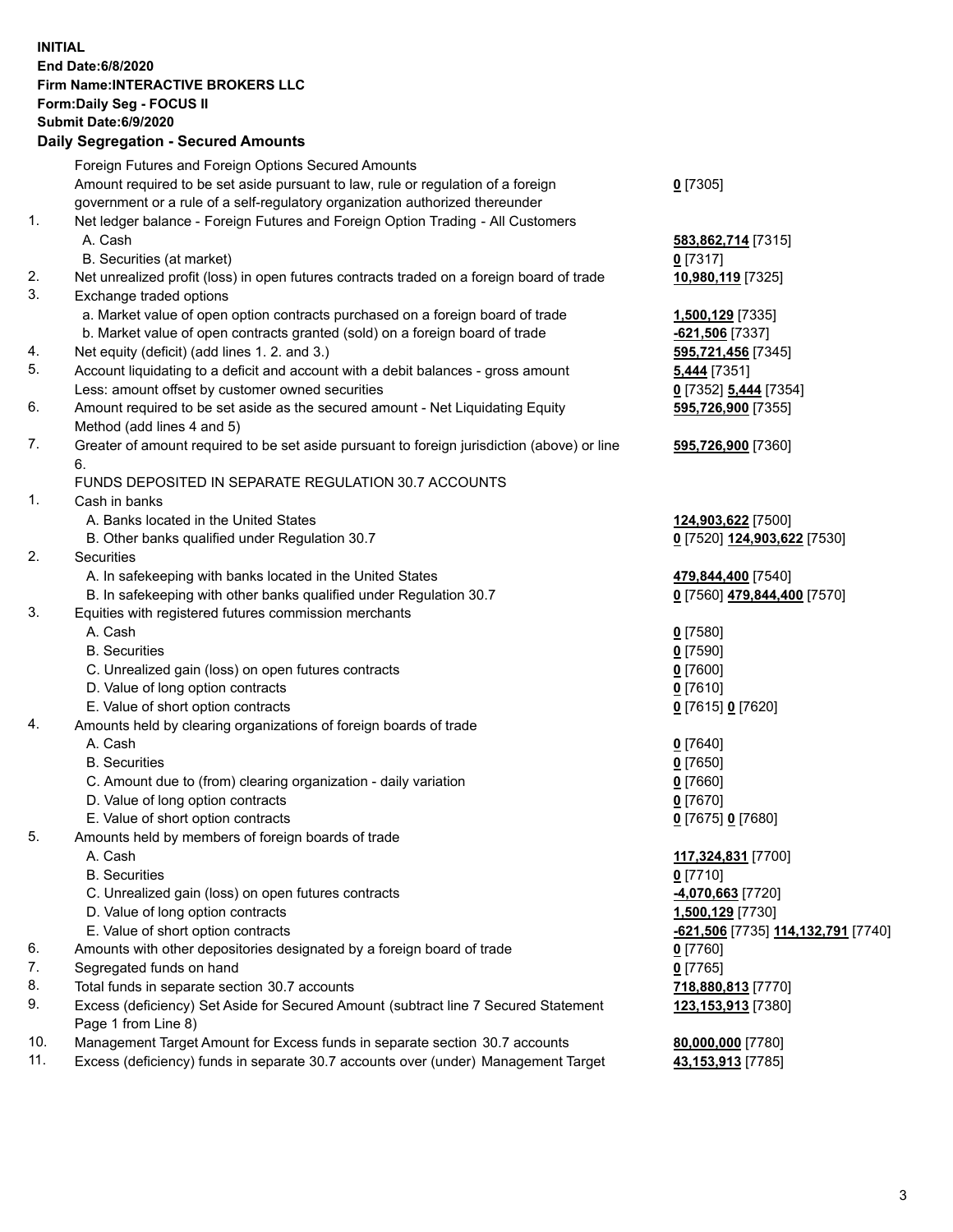**INITIAL End Date:6/8/2020 Firm Name:INTERACTIVE BROKERS LLC Form:Daily Seg - FOCUS II Submit Date:6/9/2020 Daily Segregation - Segregation Statement** SEGREGATION REQUIREMENTS(Section 4d(2) of the CEAct) 1. Net ledger balance A. Cash **5,558,333,868** [7010] B. Securities (at market) **0** [7020] 2. Net unrealized profit (loss) in open futures contracts traded on a contract market **-154,267,527** [7030] 3. Exchange traded options A. Add market value of open option contracts purchased on a contract market **323,059,630** [7032] B. Deduct market value of open option contracts granted (sold) on a contract market **-298,668,263** [7033] 4. Net equity (deficit) (add lines 1, 2 and 3) **5,428,457,708** [7040] 5. Accounts liquidating to a deficit and accounts with debit balances - gross amount **8,790,347** [7045] Less: amount offset by customer securities **0** [7047] **8,790,347** [7050] 6. Amount required to be segregated (add lines 4 and 5) **5,437,248,055** [7060] FUNDS IN SEGREGATED ACCOUNTS 7. Deposited in segregated funds bank accounts A. Cash **1,130,184,734** [7070] B. Securities representing investments of customers' funds (at market) **2,411,611,705** [7080] C. Securities held for particular customers or option customers in lieu of cash (at market) **0** [7090] 8. Margins on deposit with derivatives clearing organizations of contract markets A. Cash **7,236,381** [7100] B. Securities representing investments of customers' funds (at market) **2,080,176,081** [7110] C. Securities held for particular customers or option customers in lieu of cash (at market) **0** [7120] 9. Net settlement from (to) derivatives clearing organizations of contract markets **-19,171,863** [7130] 10. Exchange traded options A. Value of open long option contracts **322,983,598** [7132] B. Value of open short option contracts **-298,605,099** [7133] 11. Net equities with other FCMs A. Net liquidating equity **0** [7140] B. Securities representing investments of customers' funds (at market) **0** [7160] C. Securities held for particular customers or option customers in lieu of cash (at market) **0** [7170] 12. Segregated funds on hand **0** [7150] 13. Total amount in segregation (add lines 7 through 12) **5,634,415,537** [7180] 14. Excess (deficiency) funds in segregation (subtract line 6 from line 13) **197,167,482** [7190] 15. Management Target Amount for Excess funds in segregation **155,000,000** [7194] 16. Excess (deficiency) funds in segregation over (under) Management Target Amount Excess **42,167,482** [7198]